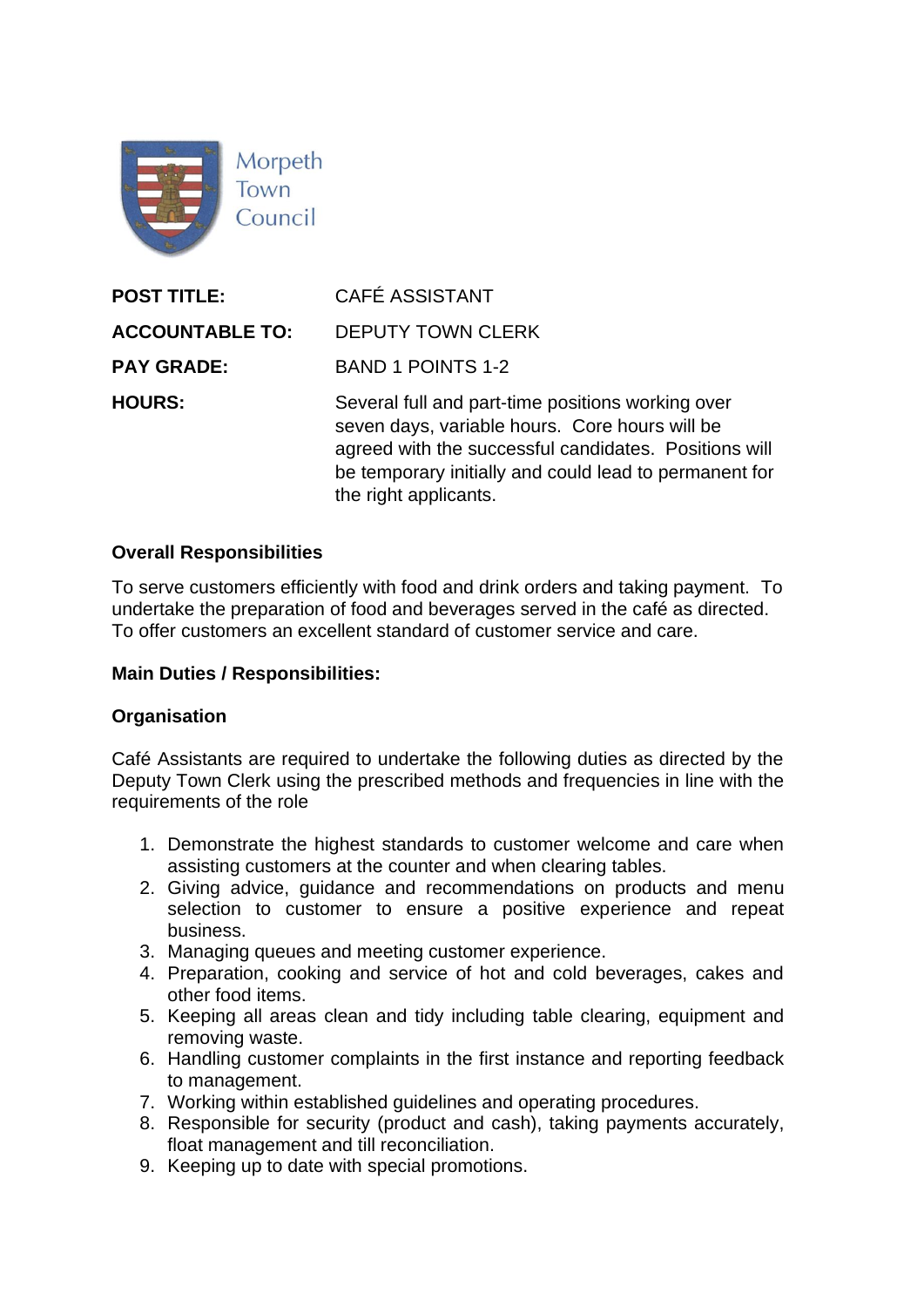- 10.Ensure the safe storage of food stock, beverages and cleaning products to avoid cross contamination.
- 11.Carry out stock takes and order supplies.
- 12.To receive and store deliveries as directed.
- 13.To adhere to all risk assessments, policies and procedures.
- 14.Responsible for deep clean of café area and completion of daily records for health and safety.
- 15.Checking kitchen equipment, ensuring items are fit for purpose and properly maintained.
- 16.Comply with all legislation, health and safety and food hygiene.
- 17.Maintain high standards of personal hygiene.
- 18.Ensure food allergens are clearly marked and handle and manage food allergens adequately.
- 19.Key holder responsibility including opening up and closing down, ensuring the café is secure at all times.
- 20.Assist with special events when required.
- 21.To undertake any training and professional development relevant to the role.
- 22.Undertake other duties and responsibilities commensurate with the role.
- 23.Work as part of a team and support other members of the cafe team to meet standards and Council objectives.

#### **Administration**

- 1. Liaise with Deputy Town Clerk and other members of staff as required to ensure the cleaning rota operates smoothly.
- 2. Report food and beverage supply requirements and stock levels to the Office.
- 3. Carry out routine administrative tasks required from time to time eg. checking off cleaning tasks on daily cleaning specification sheets.

## **Resources**

- 1. Operate relevant equipment safely
- 2. Maintain tidy and organised work spaces and storage areas
- 3. Check equipment / machinery used and ensure health and safety guidelines are adhered to
- 4. Provide support to staff as requested and in accordance with own training / skill parameters

#### **General**

The post holder may be required to perform duties other than those given in the job description for the post. The particular duties and responsibilities attached to posts may vary from time to time without changing the general character of the duties or the level of responsibilities entailed. Such variations are a common occurrence and would not themselves justify the re-evaluation of the post. In cases, however, where a permanent and substantial change in duties and responsibilities of the post occurs, consistent with a higher level of responsibility, then the post would be eligible for re-evaluation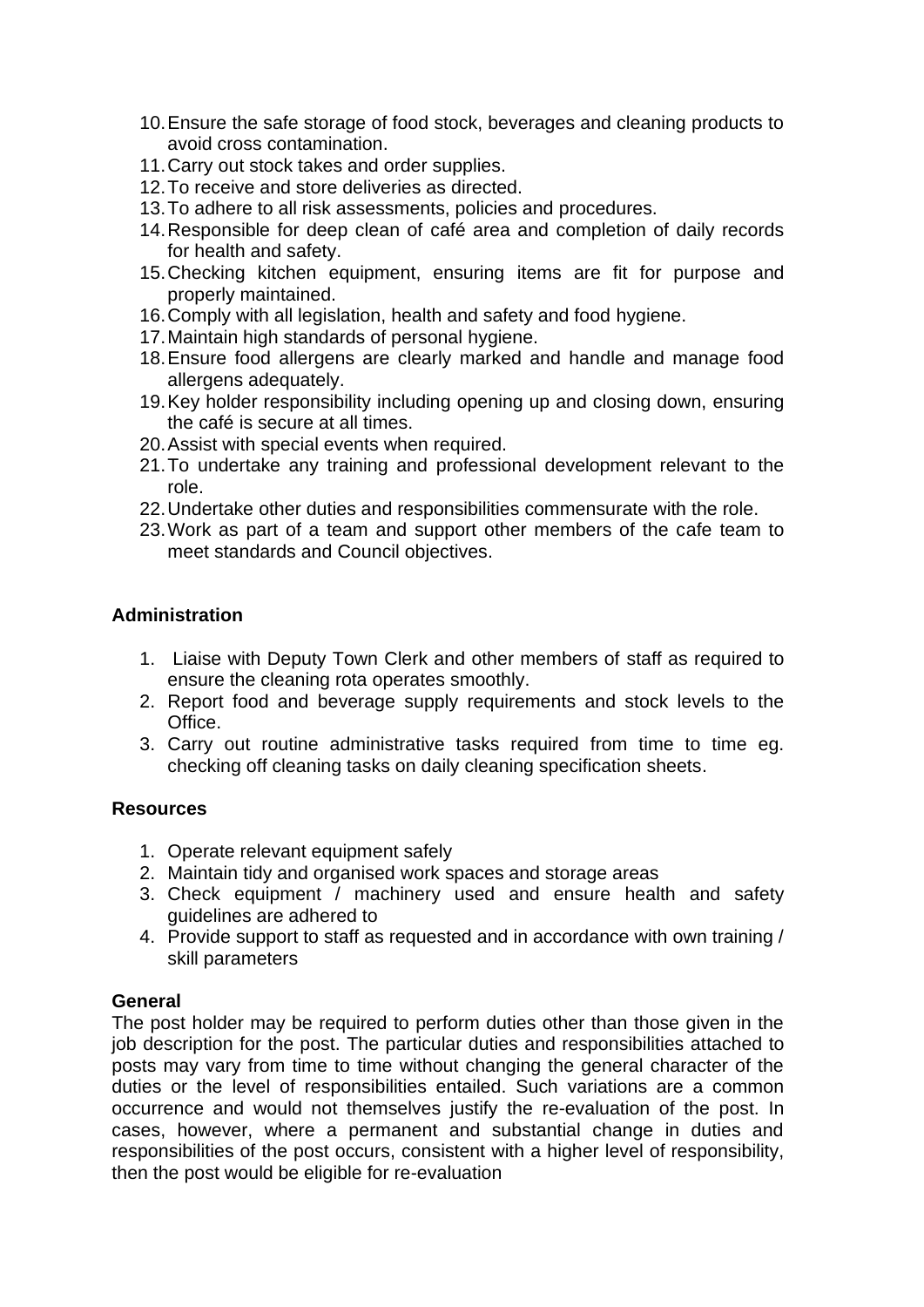# **CAFÉ ASSISTANT**

## **PERSON SPECIFICATION**

| <b>Factor</b> | <b>Essential</b>                                                                                                                                                | <b>Desirable</b>          |
|---------------|-----------------------------------------------------------------------------------------------------------------------------------------------------------------|---------------------------|
| Qualities     | Able to communicate with<br>internal and external<br>customers, initiate<br>conversations and provide a<br>sincere welcome and enjoy<br>providing good service. |                           |
|               | A flexible approach to<br>$\bullet$<br>working and able to work<br>under pressure.                                                                              |                           |
|               | Willing to learn, take<br>instructions and work under<br>own initiative, supporting<br>other team members.                                                      |                           |
|               | Excellent customer service<br>$\bullet$<br>skills.                                                                                                              |                           |
|               | Efficient, reliable and flexible.<br>$\bullet$                                                                                                                  |                           |
| Experience    | Working in a catering<br>$\bullet$<br>environment. General<br>catering duties, including food<br>preparation and cooking.                                       | Supervisory<br>Experience |
|               | Cash Handling.                                                                                                                                                  |                           |
|               | Stock control.                                                                                                                                                  |                           |
| Knowledge     | Health and hygiene<br>requirements in relation to<br>food preparation, storage and<br>cooking.                                                                  |                           |
|               | Food allergens and handling.                                                                                                                                    |                           |
|               | Stock rotation and expiry<br>dates.                                                                                                                             |                           |